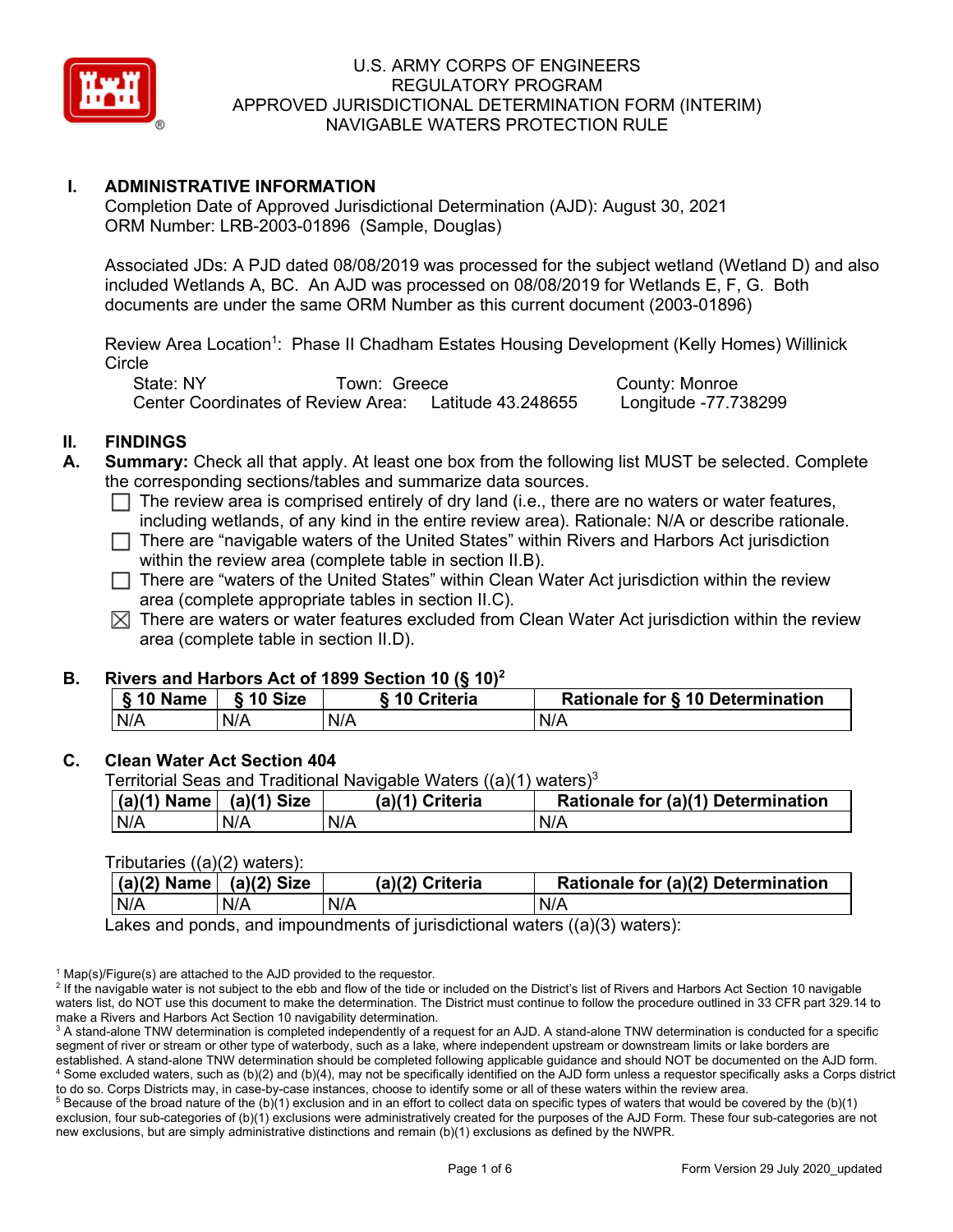

| $(a)(3)$ Name $(a)(3)$ Size |     | (a)(3) Criteria | Rationale for (a)(3) Determination |
|-----------------------------|-----|-----------------|------------------------------------|
| N/A                         | N/A | N/A             | N/A                                |

Adjacent wetlands ((a)(4) waters):

| (a)(4) Name | $(a)(4)$ Size | (a)(4) Criteria | Rationale for (a)(4) Determination |
|-------------|---------------|-----------------|------------------------------------|
| N/A         |               | N/A             | N/A                                |

# **D. Excluded Waters or Features**

Excluded waters  $((b)(1) - (b)(12))^4$ :

| <b>Exclusion</b>        | $\sqrt{2}$<br><b>Exclusion</b> | $\cdot$ – $\prime$ /<br>Exclusion <sup>5</sup> | <b>Rationale for Exclusion</b>                                                                                                                                                                                                                                                                                                    |
|-------------------------|--------------------------------|------------------------------------------------|-----------------------------------------------------------------------------------------------------------------------------------------------------------------------------------------------------------------------------------------------------------------------------------------------------------------------------------|
| <b>Name</b>             | <b>Size</b>                    |                                                | <b>Determination</b>                                                                                                                                                                                                                                                                                                              |
| 2003-01896<br>Wetland D | 0.5 acres<br><b>PFO</b>        | (b)(1) Non-adjacent<br>wetland                 | Wetland D is a depressional area<br>located within one of the remaining<br>undeveloped residential lots within the<br>Phase II Chadham Homes subdivision.<br>It is land-locked with remnant grading<br>and rubble piles along the internal<br>roadside.                                                                           |
|                         |                                |                                                | The USDA Web Soil Survey indicates<br>Madrid fine sandy loam 0 to 3 percent<br>slopes with a hydric rating of 0 and<br>Massena fine sandy loam with a hydric<br>rating of 66 mapped in the area in which<br>Wetland D is located.                                                                                                 |
|                         |                                |                                                | The NWI map depicts the majority of the<br>site as a PFO wetland. However, the<br>surrounding area has been under<br>development for residential homes,<br>internal roads, infrastructure and utilities<br>for at least two decades, obscuring<br>evidence that might have suggested the<br>presence of wetlands throughout area. |
|                         |                                |                                                | Historic Google Earth photos suggest<br>that construction began sometime<br>between 2002 and 2005.                                                                                                                                                                                                                                |

 $1$  Map(s)/Figure(s) are attached to the AJD provided to the requestor.

<sup>2</sup> If the navigable water is not subject to the ebb and flow of the tide or included on the District's list of Rivers and Harbors Act Section 10 navigable waters list, do NOT use this document to make the determination. The District must continue to follow the procedure outlined in 33 CFR part 329.14 to make a Rivers and Harbors Act Section 10 navigability determination.

<sup>3</sup> A stand-alone TNW determination is completed independently of a request for an AJD. A stand-alone TNW determination is conducted for a specific segment of river or stream or other type of waterbody, such as a lake, where independent upstream or downstream limits or lake borders are established. A stand-alone TNW determination should be completed following applicable guidance and should NOT be documented on the AJD form. <sup>4</sup> Some excluded waters, such as (b)(2) and (b)(4), may not be specifically identified on the AJD form unless a requestor specifically asks a Corps district to do so. Corps Districts may, in case-by-case instances, choose to identify some or all of these waters within the review area.

<sup>5</sup> Because of the broad nature of the (b)(1) exclusion and in an effort to collect data on specific types of waters that would be covered by the (b)(1) exclusion, four sub-categories of (b)(1) exclusions were administratively created for the purposes of the AJD Form. These four sub-categories are not new exclusions, but are simply administrative distinctions and remain (b)(1) exclusions as defined by the NWPR.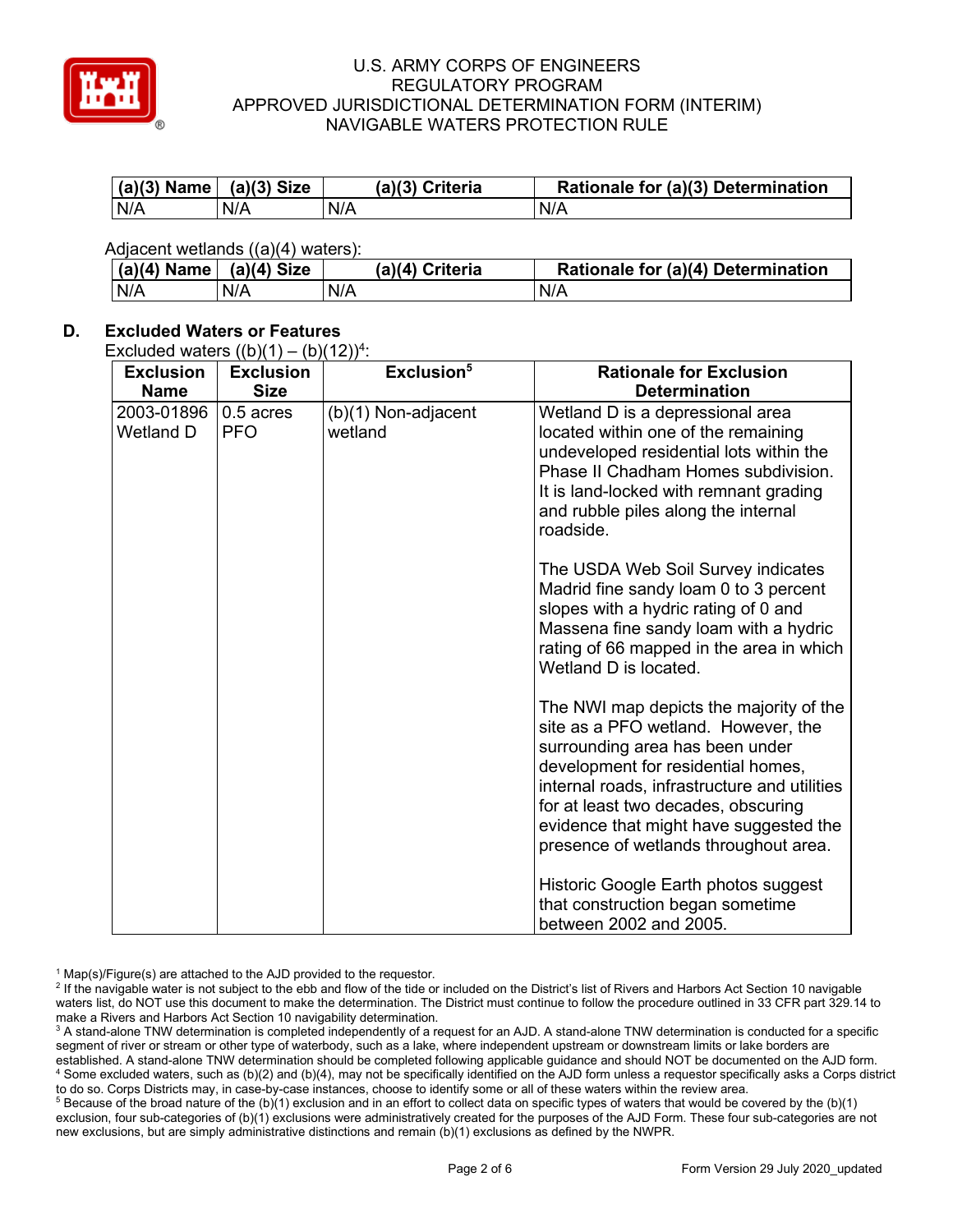

|  | Using the distance tool from the ORM<br>database, the distance from Wetland D<br>to the nearest $(a)(2)$ or $(a)(3)$ stream is<br>approximately 1300 feet south to an<br>unnamed tributary to Smith Creek.<br>There are various topographic, and<br>man-made obstructions between the<br>wetland and this stream, including<br>residential development, roads, culverts,<br>etc.                                                                                                                                                                                                                                             |
|--|------------------------------------------------------------------------------------------------------------------------------------------------------------------------------------------------------------------------------------------------------------------------------------------------------------------------------------------------------------------------------------------------------------------------------------------------------------------------------------------------------------------------------------------------------------------------------------------------------------------------------|
|  | Based on the above information, and<br>observations made during the USACE<br>site visit on August 19, 2021, it has been<br>determined that the subject wetland<br>does not abut an $(a)(1)$ , $(a)(2)$ or $(a)(3)$<br>water, nor is the wetland inundated by<br>flooding by an $(a)(1)$ , $(a)(2)$ or $(a)(3)$<br>water in a typical year, is not separated<br>from an $(a)(1)$ , $(a)(2)$ or $(a)(3)$ water via<br>a natural berm or barrier, and is not<br>separated from an $(a)(1, b)(a)(2)$ or $(a)(3)$<br>water via an artificial structure/feature<br>which allows water exchange at least<br>once in a typical year. |

 $1$  Map(s)/Figure(s) are attached to the AJD provided to the requestor.

<sup>5</sup> Because of the broad nature of the (b)(1) exclusion and in an effort to collect data on specific types of waters that would be covered by the (b)(1) exclusion, four sub-categories of (b)(1) exclusions were administratively created for the purposes of the AJD Form. These four sub-categories are not new exclusions, but are simply administrative distinctions and remain (b)(1) exclusions as defined by the NWPR.

<sup>&</sup>lt;sup>2</sup> If the navigable water is not subject to the ebb and flow of the tide or included on the District's list of Rivers and Harbors Act Section 10 navigable waters list, do NOT use this document to make the determination. The District must continue to follow the procedure outlined in 33 CFR part 329.14 to make a Rivers and Harbors Act Section 10 navigability determination.

<sup>&</sup>lt;sup>3</sup> A stand-alone TNW determination is completed independently of a request for an AJD. A stand-alone TNW determination is conducted for a specific segment of river or stream or other type of waterbody, such as a lake, where independent upstream or downstream limits or lake borders are established. A stand-alone TNW determination should be completed following applicable guidance and should NOT be documented on the AJD form. <sup>4</sup> Some excluded waters, such as (b)(2) and (b)(4), may not be specifically identified on the AJD form unless a requestor specifically asks a Corps district to do so. Corps Districts may, in case-by-case instances, choose to identify some or all of these waters within the review area.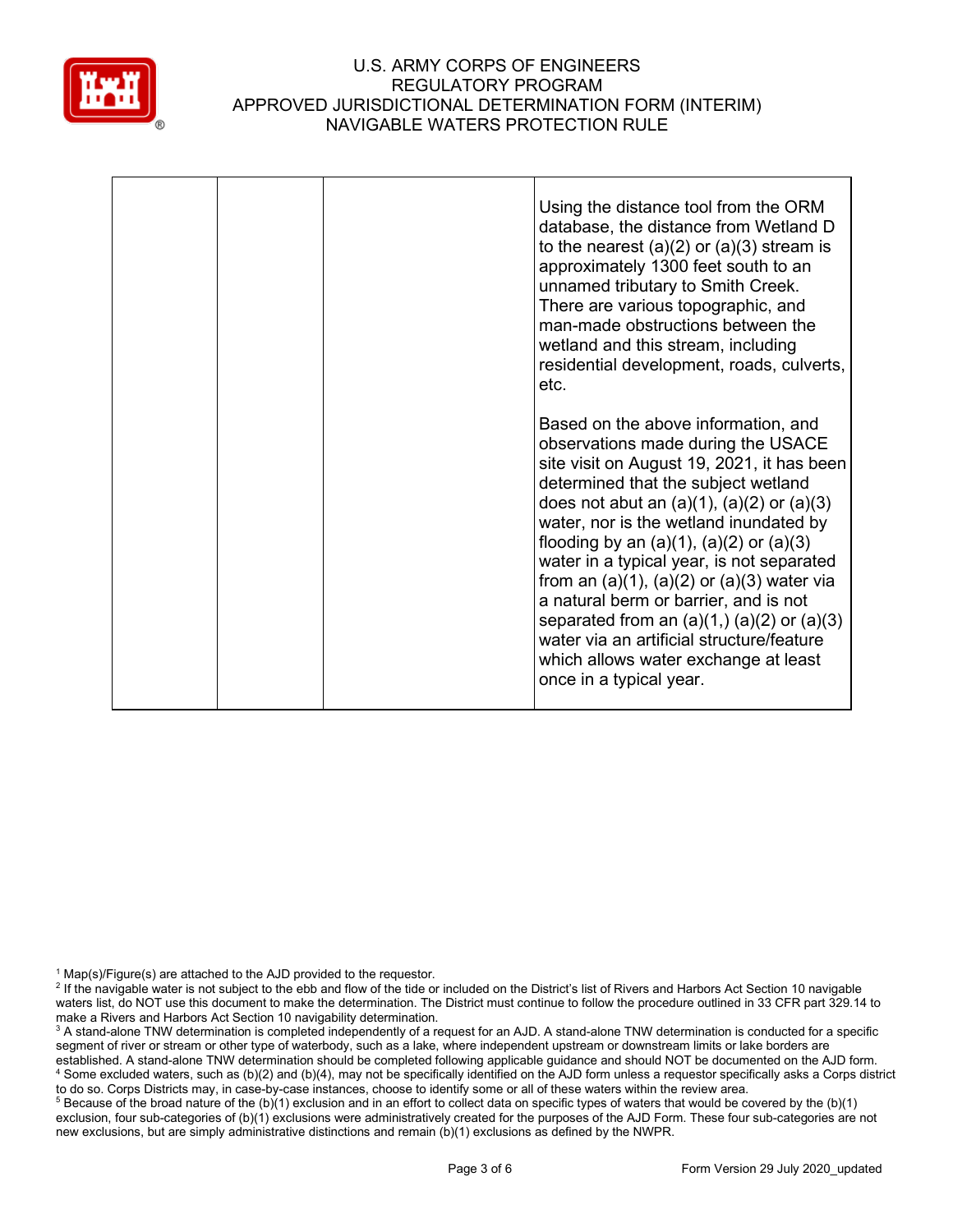

# **III. SUPPORTING INFORMATION**

- **A. Select/enter all resources** that were used to aid in this determination and attach data/maps to this document and/or references/citations in the administrative record, as appropriate.
	- **(X)** Information submitted by, or on behalf of, the applicant/consultant:
		- Applicant: Douglas Sample Consultant: BME Associates This information is sufficient for purposes of this AJD. Rationale: N/A
	- **()** Data sheets prepared by the Corps: Title(s) and/or date(s).
	- Photographs: Aerial: Google Earth 1994; 2006; 2009; 2011; 2015; 2018 Other: Photos taken during the delineation on 05/19/2019 contained in the 2019 delineation report.
	- **(X)** Corps Site visit(s) conducted on 08/19/2021
	- **(X)** Previous Jurisdictional Determinations: See Section IA above
	- **()** Antecedent Precipitation Tool: provide detailed discussion in Section III.B
	- **(X)** USDA NRCS Soil Survey: On-Line Web Soil Survey dated 05/05/20 The following soils were identified in the location of Wetland D MdA Madrid fine sandy loam 0 to 3 percent slopes with a hydric rating of 0 Mf Massena fine sandy loam with a hydric rating of 66
	- **(X)** USFWS NWI maps: Rochester West, New York; 05/13/2019
	- **(X)** USGS topographic maps: Rochester West, New York; 05/13/2019 (ORM Resource)

| Data Source (select)              | Name and/or date and other relevant information |
|-----------------------------------|-------------------------------------------------|
| <b>USGS Sources</b>               | See III A above                                 |
| <b>USDA Sources</b>               | See III A above                                 |
| <b>NOAA Sources</b>               | $N/A$ .                                         |
| <b>USACE Sources</b>              | See III A above                                 |
| <b>State/Local/Tribal Sources</b> | $N/A$ .                                         |
| <b>Other Sources</b>              | Photographs: See III A above                    |

### **Other data sources used to aid in this determination:**

 $1$  Map(s)/Figure(s) are attached to the AJD provided to the requestor.

<sup>&</sup>lt;sup>2</sup> If the navigable water is not subject to the ebb and flow of the tide or included on the District's list of Rivers and Harbors Act Section 10 navigable waters list, do NOT use this document to make the determination. The District must continue to follow the procedure outlined in 33 CFR part 329.14 to make a Rivers and Harbors Act Section 10 navigability determination.

<sup>&</sup>lt;sup>3</sup> A stand-alone TNW determination is completed independently of a request for an AJD. A stand-alone TNW determination is conducted for a specific segment of river or stream or other type of waterbody, such as a lake, where independent upstream or downstream limits or lake borders are established. A stand-alone TNW determination should be completed following applicable guidance and should NOT be documented on the AJD form. <sup>4</sup> Some excluded waters, such as (b)(2) and (b)(4), may not be specifically identified on the AJD form unless a requestor specifically asks a Corps district

to do so. Corps Districts may, in case-by-case instances, choose to identify some or all of these waters within the review area.  $5$  Because of the broad nature of the (b)(1) exclusion and in an effort to collect data on specific types of waters that would be covered by the (b)(1) exclusion, four sub-categories of (b)(1) exclusions were administratively created for the purposes of the AJD Form. These four sub-categories are not new exclusions, but are simply administrative distinctions and remain (b)(1) exclusions as defined by the NWPR.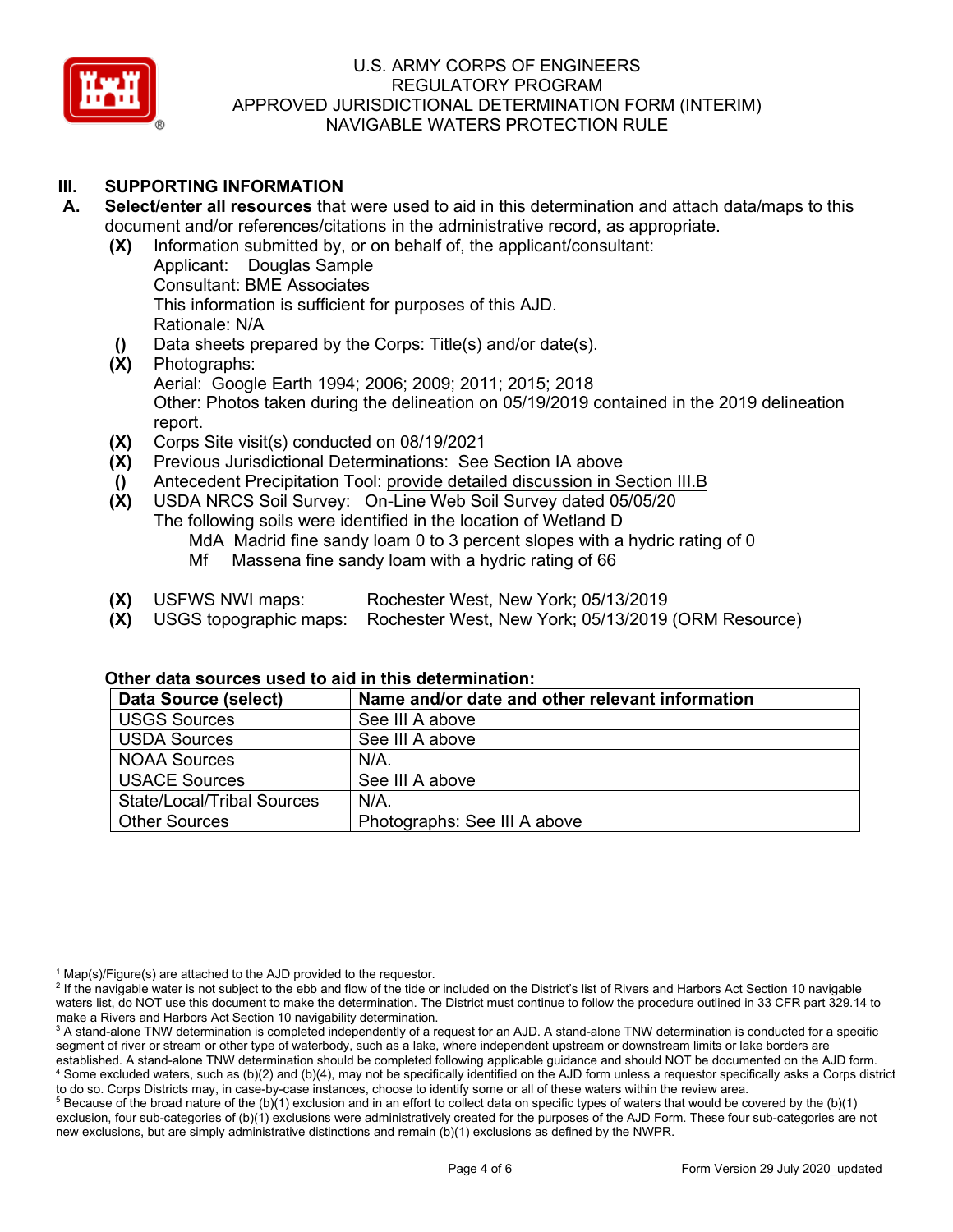

**B. Typical year assessment(s):** The APT pulls precipitation data from NOAA's Daily Global Historical Climatology Network. The APT evaluates normal precipitation conditions based on the three 30-day periods preceding the observation date. For each period, a weighted condition value is assigned by determining whether the 30-day precipitation total falls within, above, or below the 70th and 30th percentiles for totals from the same date range over the preceding 30 years. The APT then makes a determination of "normal," "wetter than normal," or "drier than normal" based on the condition value sum. The APT also displays results generated via the Palmer Drought Severity Index and the University of Delaware WebWIMP.

| <b>Aerial Date</b>            | PDSI    | <b>PDSI Class</b>      | Season     | <b>ARC Score</b> | <b>APT Condition</b>     |
|-------------------------------|---------|------------------------|------------|------------------|--------------------------|
|                               | Value   |                        |            |                  |                          |
| 4/21/1994                     | 1.89    | Mild wetness           | Wet Season | 15               | Wetter than Normal       |
| 6/4/2006                      | 0.33    | Normal                 | Dry Season | 10               | <b>Normal Conditions</b> |
| 5/3/2009                      | 2.3     | Moderate wetness       | Dry Season | 10               | <b>Normal Conditions</b> |
| 5/9/2011                      | 4.52    | <b>Extreme wetness</b> | Dry Season | 14               | <b>Normal Conditions</b> |
| 5/19/2015                     | $-1.53$ | Mild drought           | Dry Season | 9                | <b>Drier than Normal</b> |
| 6/28/2018                     | 1.91    | Mild wetness           | Dry Season | 7                | <b>Drier than Normal</b> |
| <b>Delineation Date:</b>      |         |                        |            |                  |                          |
| 5/19/2019                     | 2.21    | Moderate wetness       | Dry Season | -11              | <b>Normal Conditions</b> |
| <b>USACE Site Visit Date:</b> |         |                        |            |                  |                          |
| 8/19/2021                     | 2.45    | Moderate wetness       | Dry Season | 10               | <b>Normal Conditions</b> |

The APT summary associated with the above dates were calculated under various conditions with all but 1994 during the Dry Season. Development evolution of the site from pre-disturbance through 2018 is clearly depicted on the selected dates. None of the aerials or observations made during the 2019 delineation or subsequent 2021 USACE site visit suggests inundation of Wetland D from the unnamed tributary to Smith Creek which is approximately 1300 feet to the south. There are various topographic, and man-made obstructions between the wetland and this stream, including residential development, roads, culverts, and other infrastructure.

Based on the above information, the subject wetland does not abut an  $(a)(1)$ ,  $(a)(2)$  or  $(a)(3)$  water, nor is the wetland inundated by flooding by an  $(a)(1)$ ,  $(a)(2)$  or  $(a)(3)$  water in a typical year, is not separated from an (a)(1), (a)(2) or (a)(3) water via a natural berm or barrier, and is not separated from an (a)(1,) (a)(2) or (a)(3) water via an artificial structure/feature which allows water exchange at least once in a typical year.

 $1$  Map(s)/Figure(s) are attached to the AJD provided to the requestor.

<sup>&</sup>lt;sup>2</sup> If the navigable water is not subject to the ebb and flow of the tide or included on the District's list of Rivers and Harbors Act Section 10 navigable waters list, do NOT use this document to make the determination. The District must continue to follow the procedure outlined in 33 CFR part 329.14 to make a Rivers and Harbors Act Section 10 navigability determination.

<sup>&</sup>lt;sup>3</sup> A stand-alone TNW determination is completed independently of a request for an AJD. A stand-alone TNW determination is conducted for a specific segment of river or stream or other type of waterbody, such as a lake, where independent upstream or downstream limits or lake borders are established. A stand-alone TNW determination should be completed following applicable guidance and should NOT be documented on the AJD form. <sup>4</sup> Some excluded waters, such as (b)(2) and (b)(4), may not be specifically identified on the AJD form unless a requestor specifically asks a Corps district

to do so. Corps Districts may, in case-by-case instances, choose to identify some or all of these waters within the review area.  $5$  Because of the broad nature of the (b)(1) exclusion and in an effort to collect data on specific types of waters that would be covered by the (b)(1) exclusion, four sub-categories of (b)(1) exclusions were administratively created for the purposes of the AJD Form. These four sub-categories are not new exclusions, but are simply administrative distinctions and remain (b)(1) exclusions as defined by the NWPR.